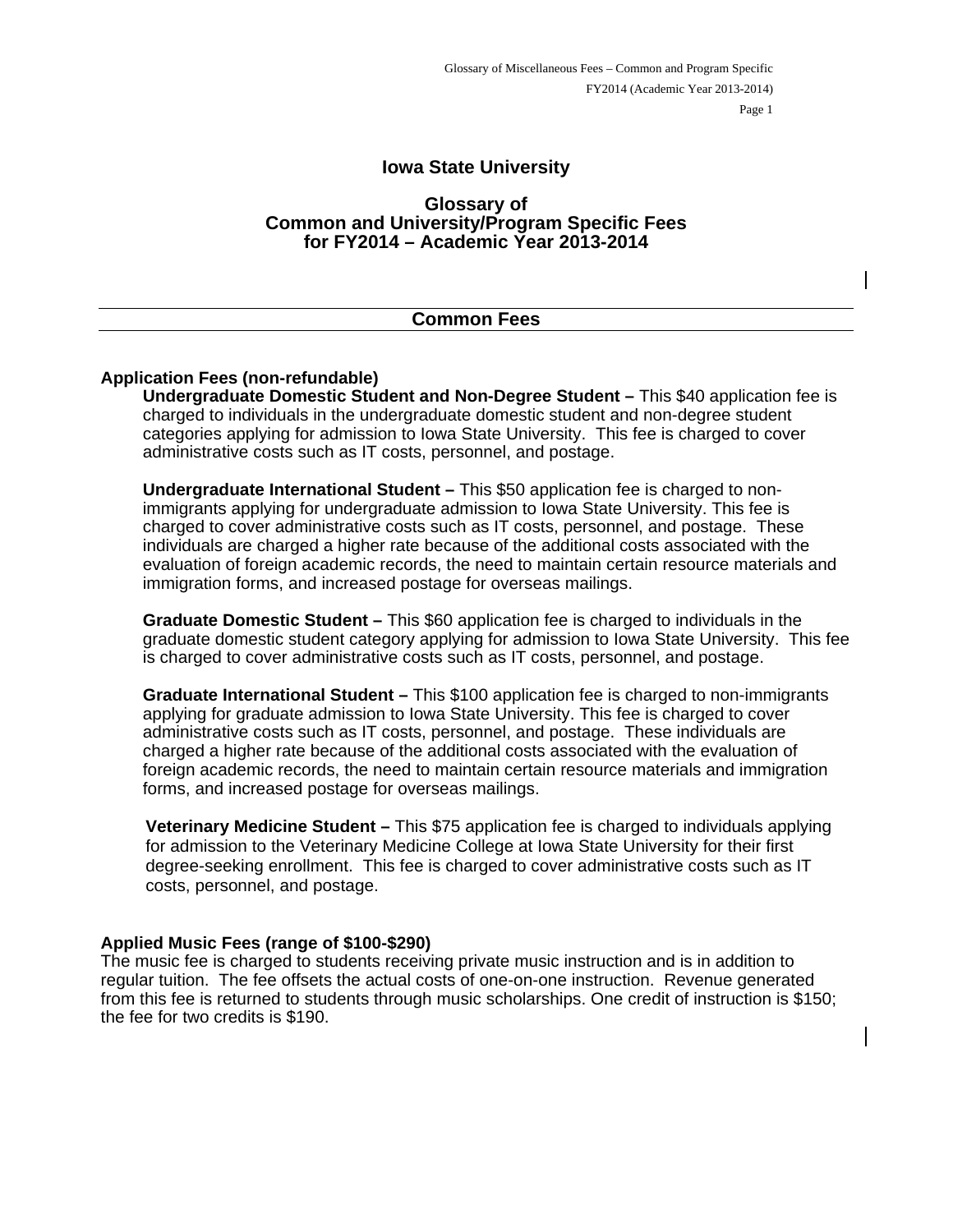#### **Billing Fees**

**Additional Statement –** Students are offered the service of mailing a copy of their monthly Receivables Office billing statement to a second address. The \$8.00 per semester charge is assessed to cover the cost of implementing this service, including but not limited to, postage, printing envelopes, and personnel time.

## **Deferred (payment over three months)**

**Fall and Spring Semesters and Summer Session – This \$20 administrative charge (fall,** spring, and summer) is assessed to those students who do not pay their full tuition, room and board charges on or before August 20 for fall semester, January 20 for spring semester, and May 20 for summer session. This permits students to spread payment over three installments. The administrative fee helps defray the extra IT and mailing costs involved in carrying and billing the charges over a longer period of time, as well as the extra personnel required in the Treasurer's Office to handle the traffic involved with three tuition payments per semester instead of one.

**Installment Payment Plan Fee** – This administrative charge is assessed to those who elect the Iowa State University Installment Plan. This plan will allow students to pay tuition, room, board, fees, and accounts receivable costs in twelve equal monthly installments. The \$50 annual application fee will defray the extra IT and mailing costs associated with carrying the charges over a longer period of time, as well as the bank fees associated with the direct debit of payments.

### **Continuing Education** (per credit hour)

These fees help to cover the costs associated with offering and delivering these programs and courses. The fee amounts are as follows: \$278 for undergraduate; \$436 for graduate.

# **Departmental Exam for Credit Fee** (per exam)

This \$100 fee partially covers the expenses of creating or purchasing, administering, and scoring special examinations to determine whether students may receive test-out credit for a course in which they are not formally enrolled.

# **Developmental Course Fees**

A developmental course fee is charged in addition to the tuition charged for other courses on the student's schedule. For example: A student taking 12 credits plus a developmental course will pay full-time tuition for the 12 credits, plus the developmental course fee(s). Developmental course fees range from \$160 – \$530. These fees are intended to cover the direct costs of offering these developmental courses.

#### **Diploma Replacement Fee**

This \$25 fee is charged to individuals who have lost their diploma and have requested a replacement. The charge covers the cost of printing the diploma, personnel to process the order, postage, and other administrative costs.

#### **Employer Reimbursement Deferred Billing Fee**

This fee of \$35 will be assessed to those students who have demonstrated a valid employer reimbursement contract and who desire the deferment of designated approved tuition and fees. The designated approved tuition and fees will be due and payable 30 days after the presentation of grades to students. In providing this option students who have a valid agreement with their employers can avoid registration holds or other unnecessary financial burdens.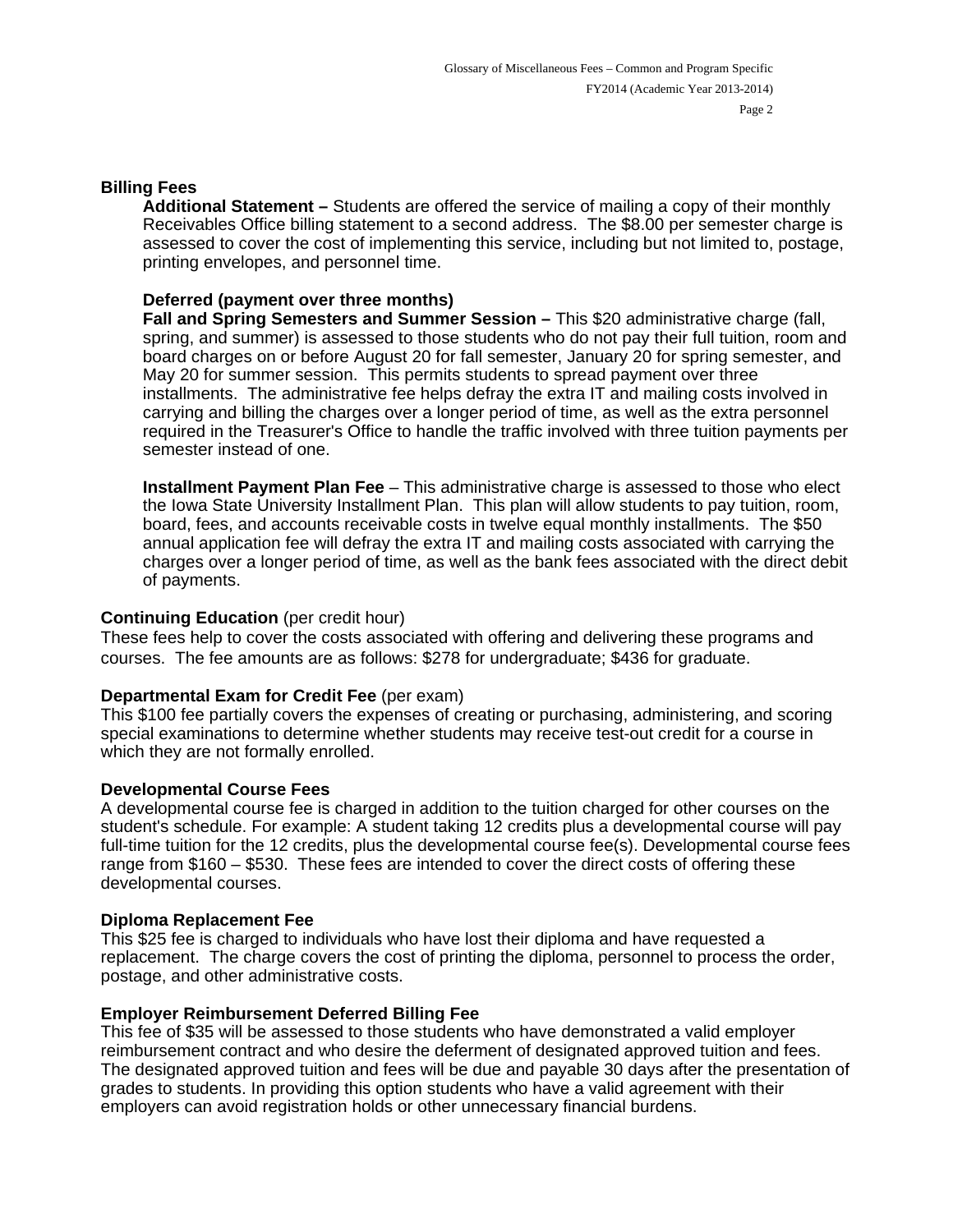# **FAX Fee** (for sending official documents)

A \$7 FAX fee is charged for sending official documents, such as transcripts, certifications, and statement of account, using FAX technology. The fee covers the phone charges and personnel costs associated with preparing and sending the document.

# **Graduate College Fees**

 **Copyright Fees – Doctoral Dissertation and Master's Thesis (optional) –** PhD and Master's candidates may pay an optional fee of \$55 for copyright services offered through ProQuest/UMI. The copyright fee covers the U.S. copyright fee as well as the costs to ProQuest of the copies required by the Copyright Office. The student will authorize this online with a credit card when submitting the electronic thesis.

 **Open Access Publication Fees (optional) –** Graduate students may choose Open Access Publishing PLUS from ProQuest, which ensures the widest possible exposure of the scholarship in the author's thesis or dissertation. There is a fee of \$95 for this optional service. The student authorizes this charge on line with a credit card when the electronic thesis or dissertation is submitted. Alternatively, ProQuest offers Traditional Publishing, for which no fee is charged.

 **Thesis Fees – Masters/ Doctorate –** This \$145 nonrefundable fee is charged to any student who submits a master's degree thesis or doctoral dissertation to the Graduate College. This fee helps defray costs associated with providing part-time support for the thesis office, electronic thesis administration, and the salary of the thesis reviewer.

# **Graduation and Degree Application Fee**

This \$75 fee is assessed to students when they submit an application for graduation. This fee partially covers costs associated with degree audits, senior degree evaluation, and the commencement ceremony. Additional costs include IT costs, personnel, postage/mailing of diplomas, and various supplies such as diploma paper, diploma covers, and honor cords. This fee also supports commencement ceremonies (including honorariums, facility costs, personnel, and the commencement program), and the University's degree audit system, which provides both students and their advisers comprehensive, timely, and frequent information about progress towards degree. This fee is non-refundable.

# **Late Fee for Applying After Deadline** *(Graduate College students only)*

A late fee of \$20 will be assessed to Graduate College students applying for graduation after the graduation application deadline for a specific semester.

# **ID Card Replacement Fee**

All students receive their first student identification card free of charge. Those cardholders who have lost or misplaced their identification card are assessed a \$25 fee to cover the cost of replacement which includes the cost of materials, processing, and personnel associated with the replacement process.

# **Lakeside Lab**

Iowa Lakeside Laboratory is a field station of Iowa's state universities that provides summer classes and research opportunities for students. The mission of Lakeside Lab is twofold: 1) to provide science classes and research opportunities for university students and 2) to offer public programs and provide services through the state universities. Lakeside Lab offers students a unique educational experience through small full-immersion, field-oriented courses. This fee (\$278 undergraduate; \$436 graduate) helps to cover program costs.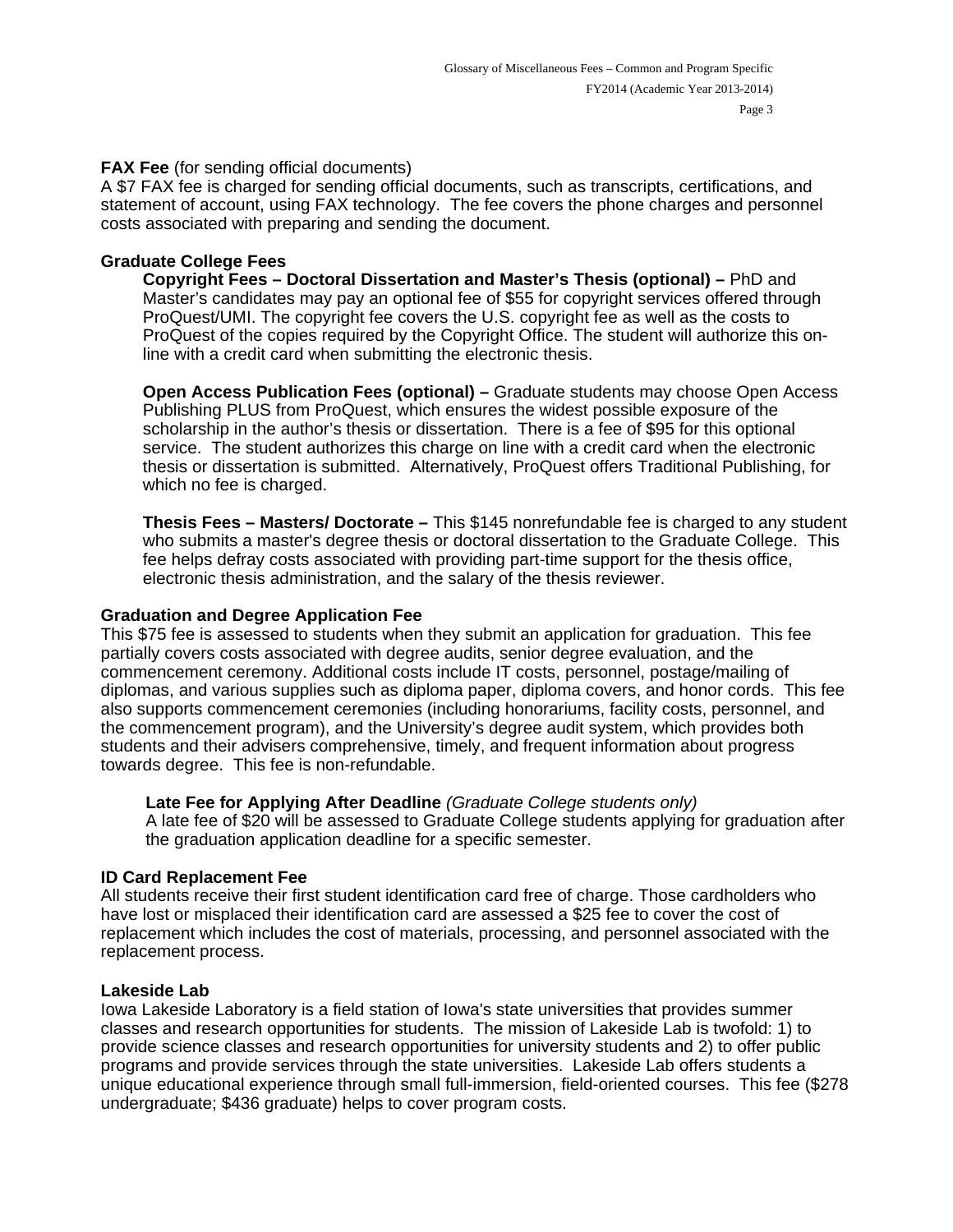### **Late Payment of Fees or Charges**

The finance charge is a penalty charged to discourage late payment of bills, as well as to make up for the university's lost opportunity for investment income. The up to 1% per month finance charge also helps defray the costs of extra IT costs, handling, and mailing involved with the record keeping and collection of charges over a longer period of time. This fee is assessed to students and nonstudents.

#### **New Student Programs/Matriculation Fees**

The New Student Programs/Matriculation fee of \$195 will be assessed to all new degree-seeking undergraduates. The fee covers costs associated with orientation and Destination Iowa State programming, including math assessment, publications, mailings, programming, and student assistants who provide services to students and their families during orientation and Destination Iowa State. For those students entering in the fall semester, the New Student Programs/Matriculation fee is refundable prior to May 1 (minus a \$25 administrative charge).

Administrative Fee – This fee is the nonrefundable portion of the New Student Programs/Matriculation Fee, and is assessed to defray administrative costs if the student chooses not to enroll prior to May 1 for fall and summer semesters and November 1 for spring semester.

### **Refund Schedule Fees**

Tuition assessment for regular full semester courses is set at the end of the second week of the semester. The number of credits for which a student is enrolled at the end of the second week determines the tuition assessment. Students adding additional credits after that date will have the appropriate additional tuition assessed. This policy affects students who are enrolled in at least once course and does not affect the policies approved for students withdrawing from the University.

| <b>Refund Schedule Fees</b>   |      |
|-------------------------------|------|
| Before the First Day of Class | 100% |
|                               | ~~~′ |

|                          | .   |
|--------------------------|-----|
| <b>First Week</b>        | 90% |
| Second Week              | 75% |
| Third Week               | 50% |
| Fourth Week              | 25% |
| <b>After Fourth Week</b> | በ%  |
|                          |     |

### **Refund Schedule Fees - Reduced Load (reduction of hours)**

| <b>First Two Weeks</b> | 100%  |
|------------------------|-------|
| After Second Week      | $0\%$ |

#### **Registration Fees**

 **Drop/Add/Change (Day six of classes and later) –** Students may drop or add a course through the fifth day of classes at no charge. On day six of classes and later, an administrative fee of \$12 is charged for each form processed to partially cover the processing and personnel costs. This fee also encourages students to process course changes early in the term so other students may utilize course spaces.

**Doctoral Post Comprehensive or Prelim –** Doctoral students who have passed the Ph.D. preliminary examination must register and pay appropriate fees. Students who are not on assistantship, and do not use the facilities, equipment, or staff time may pay this minimum fee of \$70 in lieu of registration for credit. By so registering, they certify their continuing intention to complete their degree program.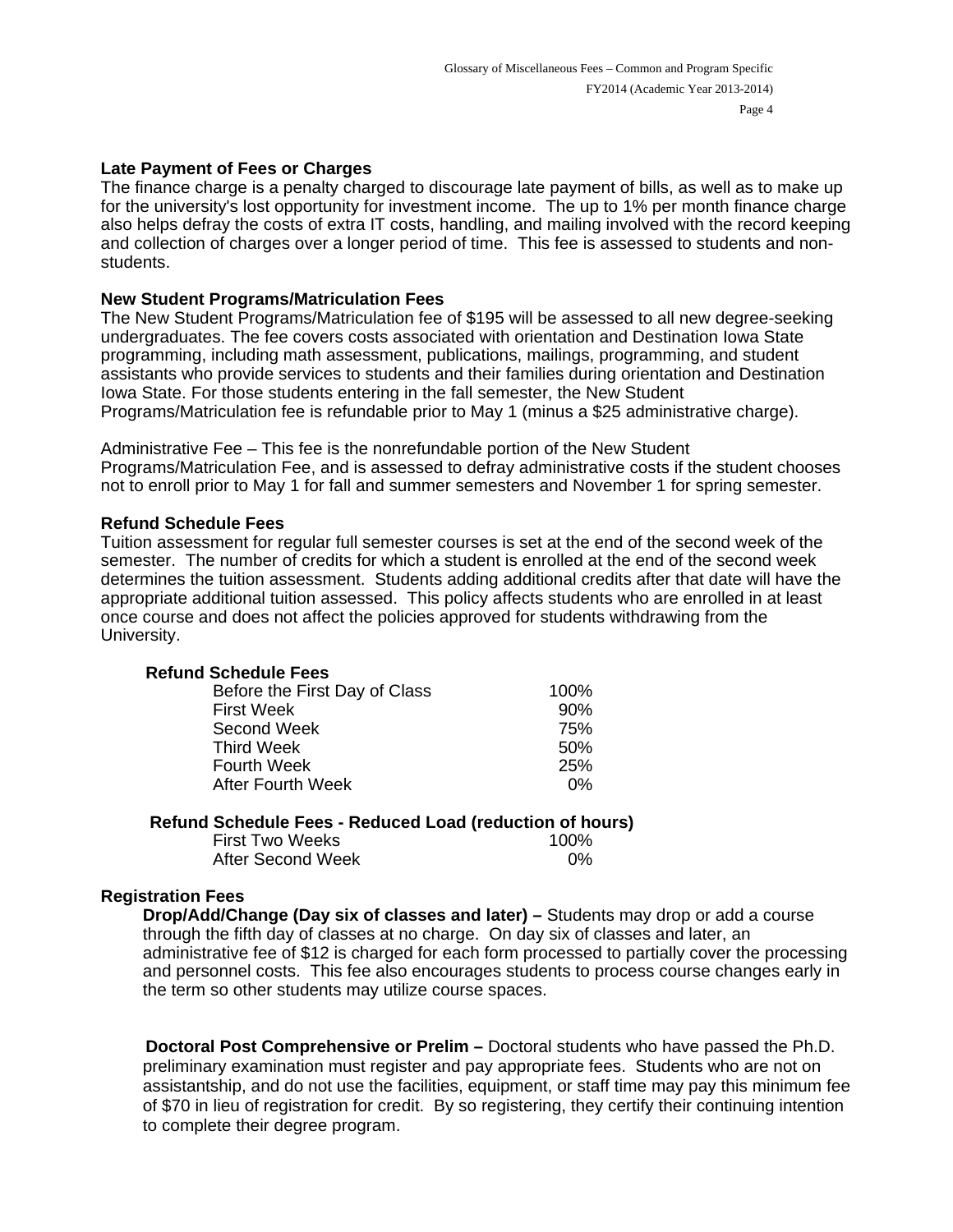# **Registration Fees, continued**

#### **Late Registration**

 Undergraduate Students – \$20 Graduate Students, Day 1-5 – \$30 Graduate Students, Day 6-10 – \$60 Graduate Students, Day 11 onward – \$100

This fee is assessed to students who do not register for classes before the first day of class. This fee is an administrative charge to encourage students to register for classes in a timely manner so as to provide enrollment management data to administrative areas who can make decisions on how to best utilize university resources. The stepped up fee for graduate students is necessary because ISU provides tuition scholarships for students on assistantship appointments. Students who do not register by the end of the second week may create significant payroll, fee assessment, and scholarship problems that will take excess staff time to resolve.

# **Reissue Check Fee / Returned Check / Debit Fee**

**Reissue Check Fee –** This fee will be assessed to those individuals who request the issuance of a duplicate check. This \$30 charge helps defray the personnel time involved in researching the check, the cost of printing a new check, as well as the bank costs.

**Returned Check –** This \$30 fee is a surcharge against the maker of a dishonored check. According to Section 554.3512, subsection 1, Code 2003 of the State of Iowa, a fee of \$30 may be assessed against the maker of a dishonored payment instrument.

**Debit Fee -** This \$30 fee is a surcharge against the person who authorizes a direct debit to an account with insufficient funds or to an account that has been closed. According to Section 554.3512, subsection 1, Code 2003 of the State of Iowa, a fee of \$30 may be assessed against the maker of a dishonored payment instrument.

# **Transcript Fees**

**First and Additional Copies –** This \$16 fee is charged to anyone ordering a transcript. The fee covers IT costs, forms, mailing, and personnel costs.

**Special Handling Charge (early transcript; partial transcript) –** An additional \$5 special handling charge will be assessed for same day transcript service or other requests that require immediate or special handling.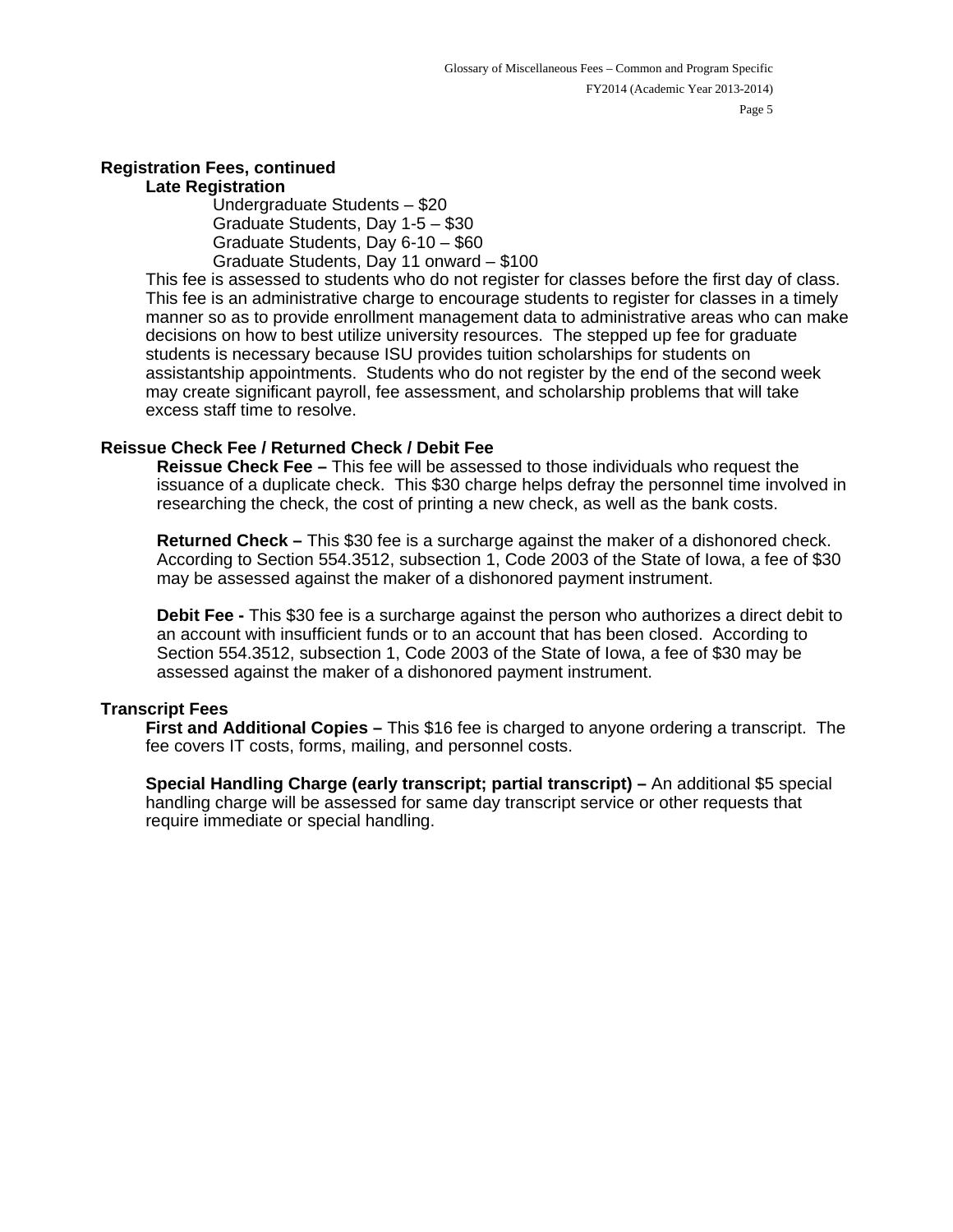# **University – Program Specific Fees**

### **Account Review Fee** (per credit hour)

This fee will be assessed to those students who request account research for prior semester periods. The \$10 per hour fee (with a minimum of \$10) helps defray the costs of personnel time taken to perform the research, which involves gathering information from various sources when the request is made for a prior semester.

### **Key/Access Card Replacement Fee**

This \$25 fee is assessed to those individuals requesting a replacement key or access card. This is a cost recovery fee which will pay for actual administrative, materials and labor costs associated with replacing a key or card.

# **Registration Fees – Graduate Students – Required Enrollment Fee**

Graduate students, who are in their graduation term and have no coursework left, are assessed a fee of \$870 Students are charged this miscellaneous fee rather than tuition because there is no coursework involved. Graduate students on assistantship and international students, who must register and/or pay university fees to maintain their visa, are not eligible for this fee.

#### **Senior Fee (optional)**

This is a \$3 optional fee for graduating seniors. The funds generated by the fee go to the Senior Class Council that sponsors a variety of activities for seniors. Events include the Senior Send-off, spring and fall commencement receptions, international graduation reception, graduation breakfast, senior week, and the solicitation of pledges for the senior class gift.

#### **Sponsored International Student Fee**

The sponsored international student fee (5% of fees) is assessed to the sponsor of international students as a way to compensate for the special record keeping, billing requirements, correspondence, and the deferred payment option extended to sponsoring agencies.

#### **Study Abroad Fees**

**Administrative Fee –** This \$105 fee is assessed to students participating in a group study abroad program. This fee is in addition to the program fee they must pay. It covers various administrative costs associated with these programs, such as registration and special processing, which creates additional workload.

**Program Fees – Fall Semester and Spring Semesters and Summer Session –** This study abroad program fee of \$600 (fall and spring semesters) or \$350 (summer session) will be used to partially finance the cost of administering university-wide study abroad programs. The fee will also be used for promotional efforts to increase campus awareness of these opportunities and to assist in the development of new programs. Finally, the fee will be used to assist in the cost of site visits and be of great value in the evaluation of programs and in advising Iowa State University students interested in these programs.